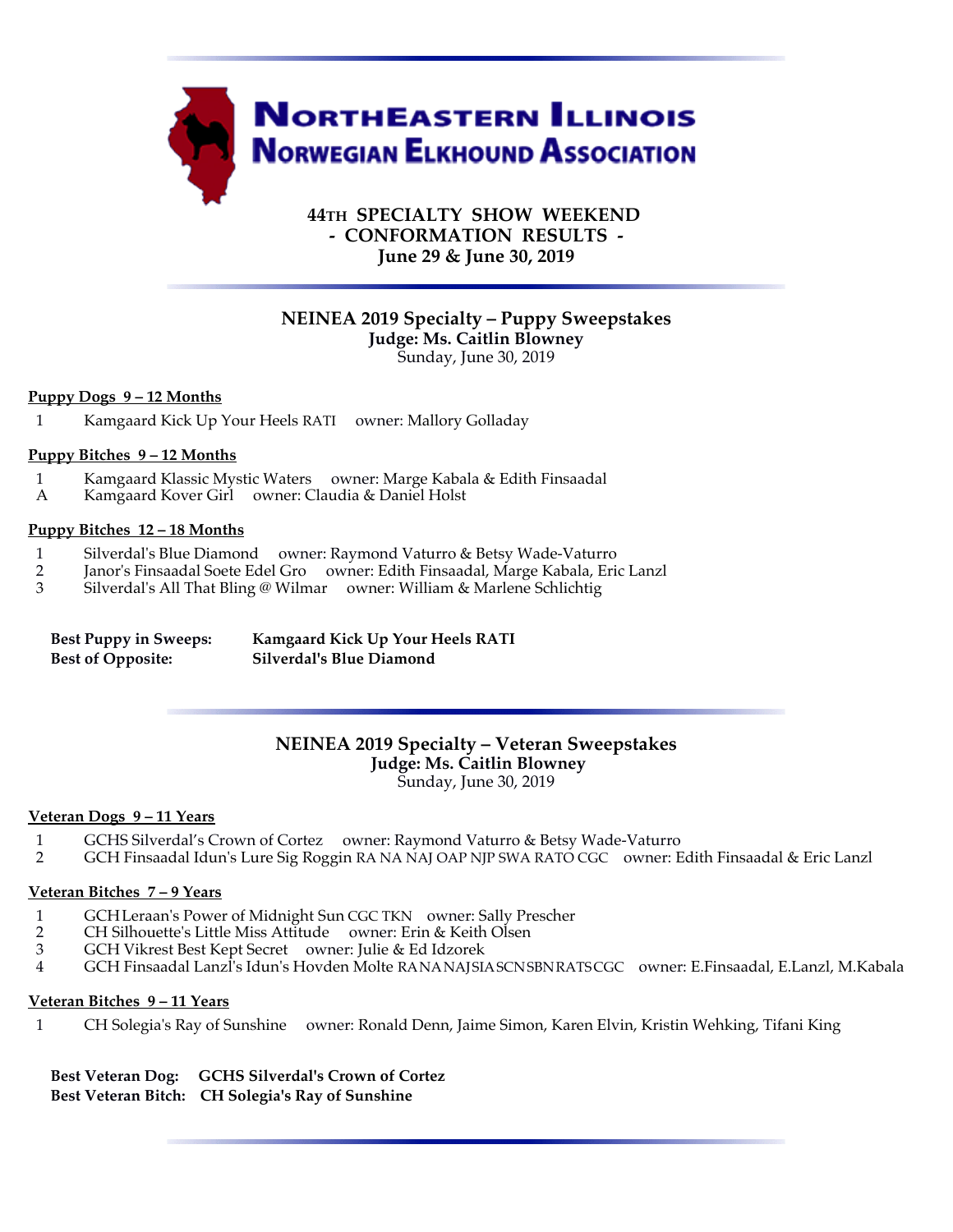# **NEINEA 2019 Specialty – Conformation Classes Judge: Mr. Vincent Indeglia** - Saturday, June 29, 2019 - **Judge: Mrs. Shiloh Bedford** - Sunday, June 30, 2019 -

# Sat Sun

### **9 – 12 Months Dogs**

|  | $1/WD$ $1/RWD$ | Kamgaard Kick Up Your Heels RATI | owner: Mallory Golladay |
|--|----------------|----------------------------------|-------------------------|
|--|----------------|----------------------------------|-------------------------|

# **Open Dogs**

| $1/RWD$ $1/WD$                                               | Windy City's Dragon Heart owner: Susan Kaplan                               |  |
|--------------------------------------------------------------|-----------------------------------------------------------------------------|--|
| <b>Saturday</b><br><b>Winners Dog:</b><br><b>Reserve WD:</b> | <b>Kamgaard Kick Up Your Heels RATI</b><br><b>Windy City's Dragon Heart</b> |  |
| <b>Sunday</b><br><b>Winners Dog:</b><br><b>Reserve WD:</b>   | <b>Windy City's Dragon Heart</b><br>Kamgaard Kick Up Your Heels RATI        |  |

| <b>Veteran Dogs</b>                                     |                                                                                                                                                                                         |
|---------------------------------------------------------|-----------------------------------------------------------------------------------------------------------------------------------------------------------------------------------------|
| $1/AOM$ 1<br>2                                          | GCHS Silverdal's Crown of Cortez owner: Raymond Vaturro & Betsy Wade-Vaturro<br>GCH Finsaadal Idun's Lure Sig Roggin RA NA NAJ OAP NJP SWA RATO CGC owner: Edith Finsaadal & Eric Lanzl |
| Sun<br><b>Sat</b>                                       |                                                                                                                                                                                         |
| $6 - 9$ Months Bitches                                  |                                                                                                                                                                                         |
| 1<br>1                                                  | Elvbend's Soldier In The Rain owner: Amy Peterson                                                                                                                                       |
| 9-12 Months Bitches                                     |                                                                                                                                                                                         |
| $\overline{2}$<br>2<br>$\mathbf{1}$<br>$\mathbf{1}$     | Kamgaard Klassic Mystic Waters owner: Marge Kabala & Edith Finsaadal<br>Windy City's Dream Keeper owner: Sue Kaplan                                                                     |
| 12-18 Months Bitches                                    |                                                                                                                                                                                         |
| 1<br>1<br>$\overline{2}$<br>$\overline{2}$              | Silverdal's Blue Diamond owner: Raymond Vaturro & Betsy Wade-Vaturro<br>Silverdal's All That Bling @ Wilmar owner: William & Marlene Schlichtig                                         |
| <b>Bred By Exhibitor Bitches</b>                        |                                                                                                                                                                                         |
| A                                                       | Kamgaard Kover Girl owner: Claudia & Daniel Holst                                                                                                                                       |
| <b>American Bred Bitches</b>                            |                                                                                                                                                                                         |
| $\mathbf{1}$<br>2<br>$\mathbf{1}$<br>2                  | Korsdalen Renegade owner: Christine Mayer, Kim Chisholm & Andreas Schokker<br>Normark RPO Sexy Sadie owner: Michelle & Bob VanHowe, Diane & Bob Coleman                                 |
| Saturday<br><b>Winners Bitch:</b><br><b>Reserve WB:</b> | <b>Silverdal's Blue Diamond</b><br>Elvbend's Soldier In The Rain                                                                                                                        |
| Sunday<br><b>Winners Bitch:</b><br><b>Reserve WB:</b>   | <b>Silverdal's Blue Diamond</b><br>Elvbend's Soldier In The Rain                                                                                                                        |
| <b>Veteran Bitchess</b>                                 |                                                                                                                                                                                         |

| 4   | 1/AOM                         | GCH Vikrest Best Kept Secret owner: Julie & Ed Idzorek                                               |
|-----|-------------------------------|------------------------------------------------------------------------------------------------------|
|     | $\overline{3}$ $\overline{2}$ | GCHB Elvbend's Ride the Valkyries owner: Amy Peterson                                                |
| 2 4 |                               | CH Silver Oak owner: Patricia Viken, Leslie Forrest & Alexis Grandys                                 |
|     |                               | CH Solegia's Ray of Sunshine owner: Ron Denn, Jaime Simon, Karen Elvin, Kristin Wehking, Tifani King |